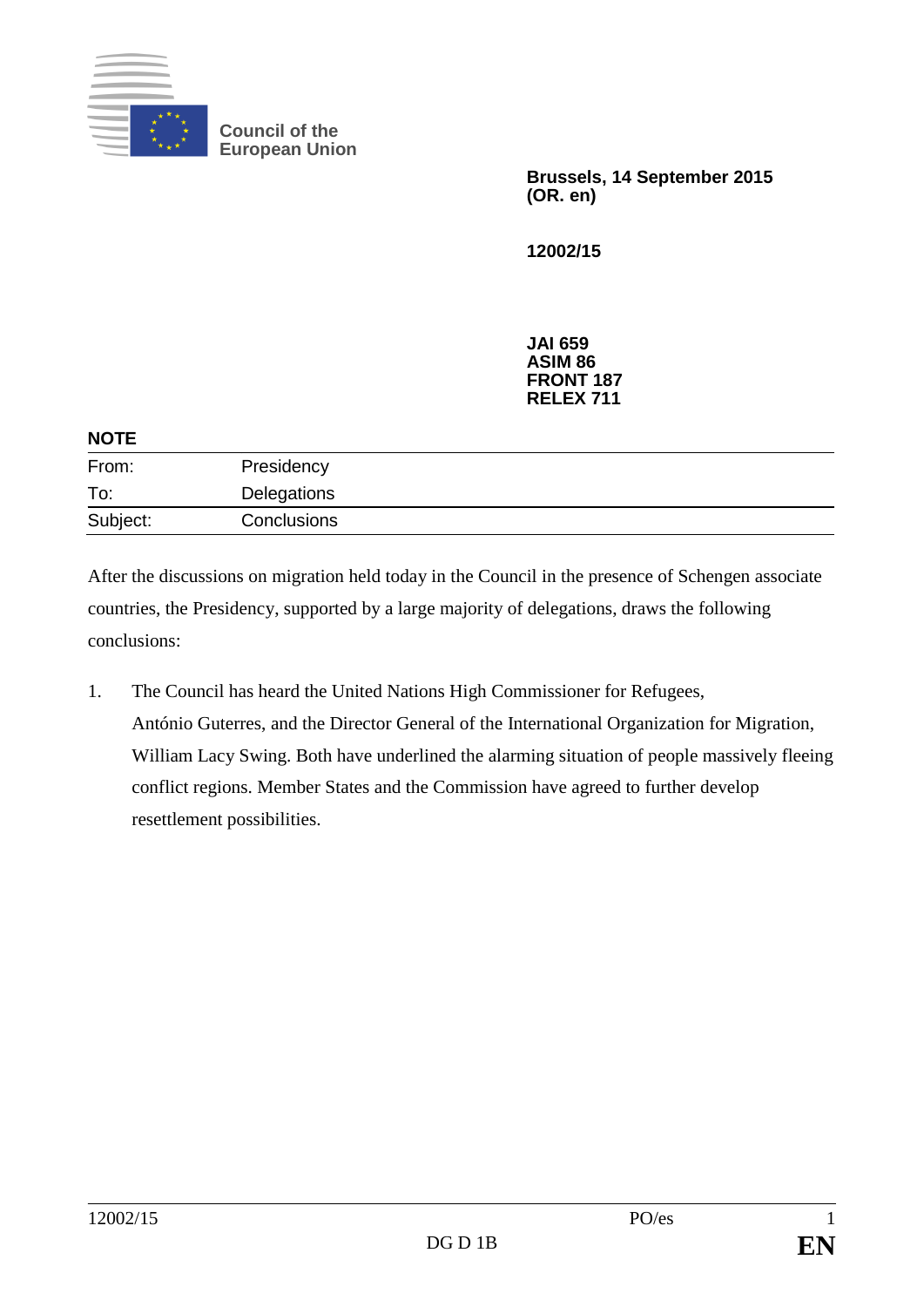In addition, support given by the European Union's budget and by Member States will be increased in order to help the UNHCR to respond to the needs of refugees in camps established close to their places of origin, in particular, at the present moment, in Iraq, Jordan, Lebanon and Turkey. The Council has agreed to increase the European Union Regional Trust Fund in response to the Syrian Crisis (the Madad Fund) significantly to provide immediate ad hoc support for Syria and the neighbouring countries. As a first step, additional support will be provided immediately by the Commission through the Humanitarian Aid and Civil Protection Office ECHO to partners operating in origin or transit countries outside of the EU on the basis of proposals submitted by these partners. In this context, the Council has welcomed Norway's offer to host an international donors' conference to help Syrians displaced by war.

- 2. The Council has stressed that effective border control is imperative for the management of migration flows.
- 3. The Council reiterated its commitment to further strengthen ongoing operations, particularly the Frontex Joint Operations TRITON 2015 and POSEIDON 2015, as well as operation EUNAVFOR MED. The Council welcomed the announcement of the Commission to propose before the end of the year a significant strengthening of Frontex and its further development.
- 4. The Council has agreed that it is necessary to deploy without delay Frontex Rapid Border Interventions Teams to reinforce the response capacity of the European Union at sensitive external borders in consultation with the Member States concerned and in line with Frontex Regulation. Measures will be designed to support frontline and transit countries. The Council has invited Frontex, EASO and the Commission, in cooperation with relevant Member States, to implement and coordinate further actions that will help the European Union as a whole to cope with migratory pressures. Calls for contributions should be issued and Member States have agreed to respond to the requested support.
- 5. Challenges faced by Greece are European ones. In order to tackle these challenges together, the Council, in parallel to rapid and effective relocation measures, has agreed that Greece should be supported in its efforts to strengthen the reception capacities, the asylum system and the management of the external borders in full respect of human rights and safety requirements. Adequate financial resources should be made available.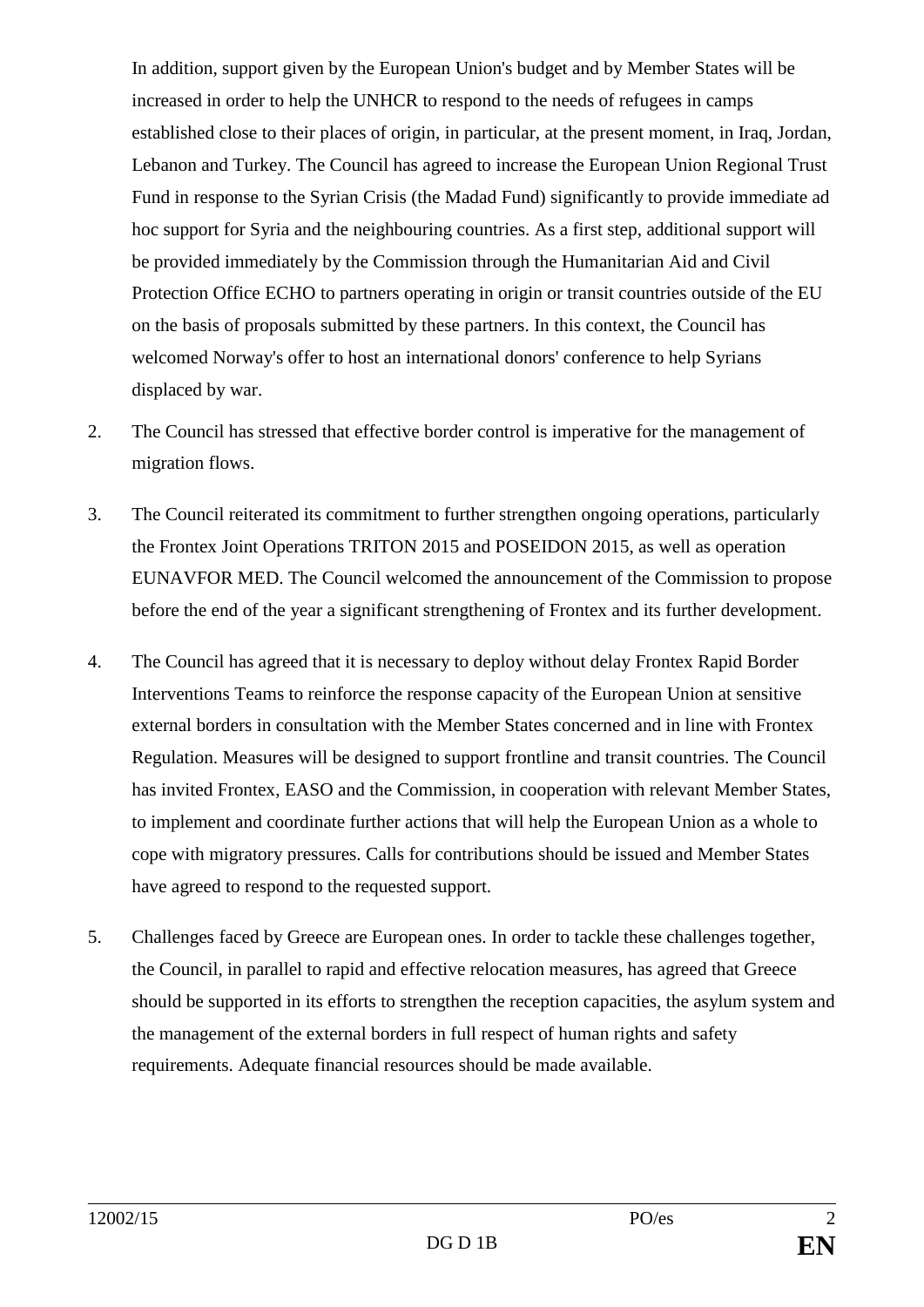- 6. The Council agreed to further support the capacities of affected Western Balkan countries to manage their borders, receive and process flows of migrants, grant protection to those entitled to it and ensure the return of those who are not in need of international protection. Available resources from the enlargement process will be prioritised, as necessary. To help affected Western Balkan countries to better cope with incoming migratory flows, additional avenues could be considered, as well as specific financial mechanisms.
- 7. As a major first reception and transit country for migrants and given its geographic position, Turkey is a main partner of the EU in the management of migratory flows. The EU will continue to engage with Turkey to jointly meet these challenges. In this context, the EU stands ready to increase cooperation with Turkey, including in the area of border management and in the fight against smuggling and trafficking in human beings.
- 8. As an immediate response to the current situation, the Council decided in July to relocate 40 000 persons in need of international protection from Italy and Greece. At this Council, some Member States committed to complete their pledges already by the end of November. After consultation with the European Parliament, the decision  $<sup>1</sup>$  establishing provisional</sup> measures in the area of international protection for the benefit of Italy and Greece has formally been adopted by the Council on 14 September 2015. In parallel, as this decision enters into force, it is crucial that robust mechanisms become operational by 16 September in Italy and Greece to ensure identification, registration and fingerprinting of migrants; to identify persons in need of international protection and support their relocation; and to identify irregular migrants to be returned. To ensure that the process remains efficient and manageable, reception will be duly organised so as to temporarily accommodate people in line with the EU acquis until a decision is quickly taken on their situation. When voluntary return is not practicable and other measures provided for in the Return Directive and in the Handbook on return are inadequate to prevent secondary movements, detention measures in line with article 15 of the Return Directive should be applied urgently and effectively. In order to achieve an effective return policy, the policies referred to at paragraph 11 are of utmost importance in this context.

<sup>1</sup> **<sup>1</sup>** Documents 11673/15 ASIM 76 and 11161/15 ASIM 67 + COR 1 (fi)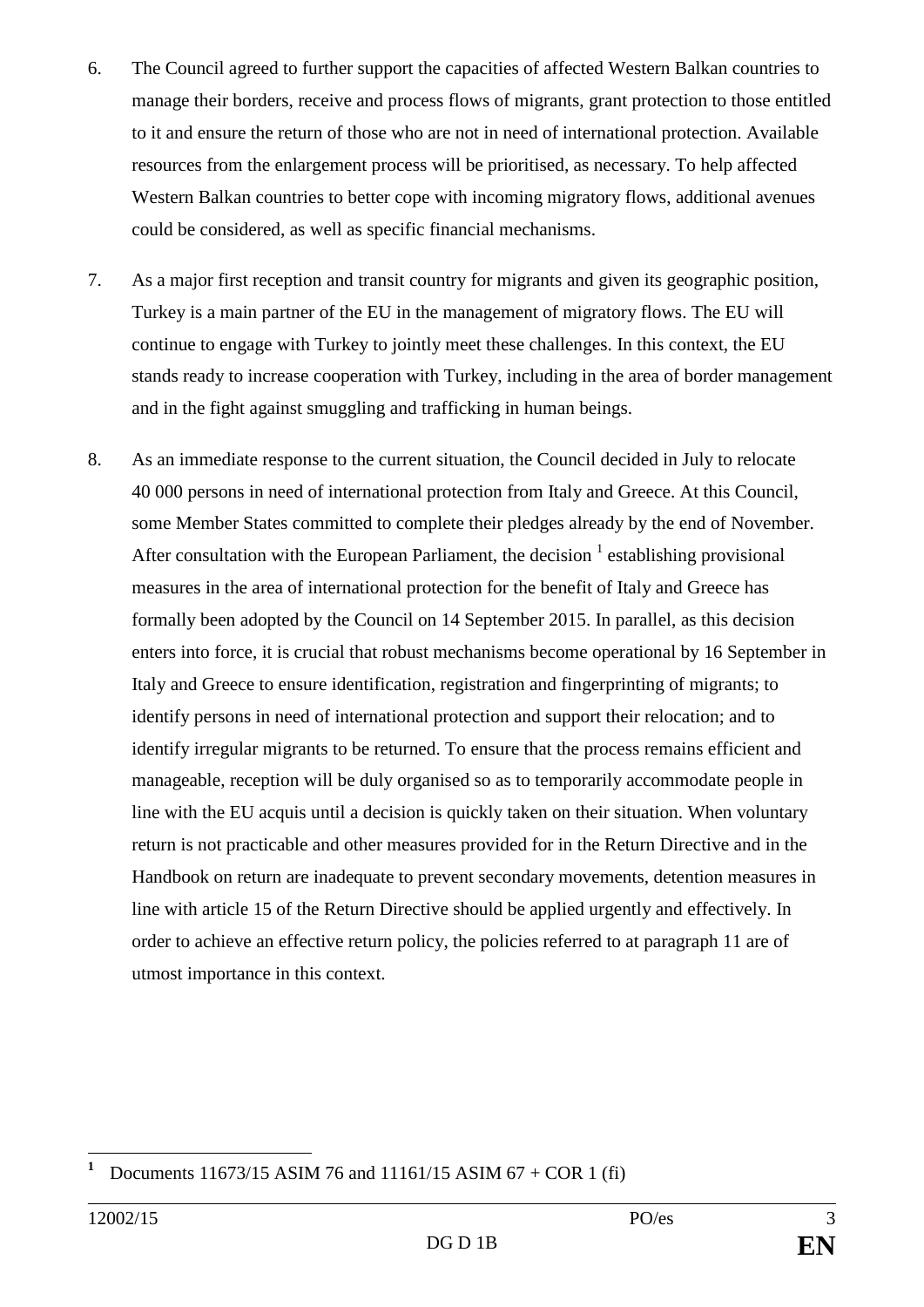Ministers have heard reports from all parties involved on results achieved so far in setting-up these hotspots and reception facilities and have requested further, decisive progress. The Commission will report on the effective implementation of the hotspots by the end of next week.

Member States will immediately deploy liaison officers to Italy and Greece. The Council has welcomed the intention of the Commission to convene an operational meeting with Member States within a week, after the presentation of relocation roadmaps by Italy and Greece on 15 September.

Adequate measures will be taken to prevent secondary movements.

- 9. The Council has welcomed the comprehensiveness of measures proposed by the European Commission on 9 September 2015, which, together with measures already foreseen by the European Agenda on migration, constitute an important step to manage the refugee crisis. The Council will examine those proposals without delay and invites the European Parliament to consider them also as a matter of priority. In addition, the Council looks forward to the European Commission's upcoming proposals on the management of the European Union's external borders, to be presented before the end of the year.
- 10. In light of the current exceptional emergency situation and in view of the measures mentioned in paragraphs 3 to 8, the Council<sup>2</sup> has agreed in principle to relocate an additional 120 000 persons in need of international protection from any Member States exposed to massive migratory flows. All Member States confirm their willingness to participate. The numbers proposed by the Commission constitute the basis for an agreement on the distribution of those persons within the European Union. Work will be carried out as a matter of priority on the preparation of a formal decision to implement this commitment, with due regard to the flexibility that could be needed by Member States in the implementation of the decision, in particular to accommodate the current situation and unforeseen developments. With a view to the adoption of this decision at the next meeting of the Justice and Home Affairs Council scheduled on 8-9 October, the Council has invited the European Parliament to express its opinion as a matter of urgency.

 $\overline{2}$ **<sup>2</sup>** Without prejudice to the specific situation of the United Kingdom, Ireland and Denmark pursuant to Protocols 21 and 22 to the Treaties. The UK will not participate.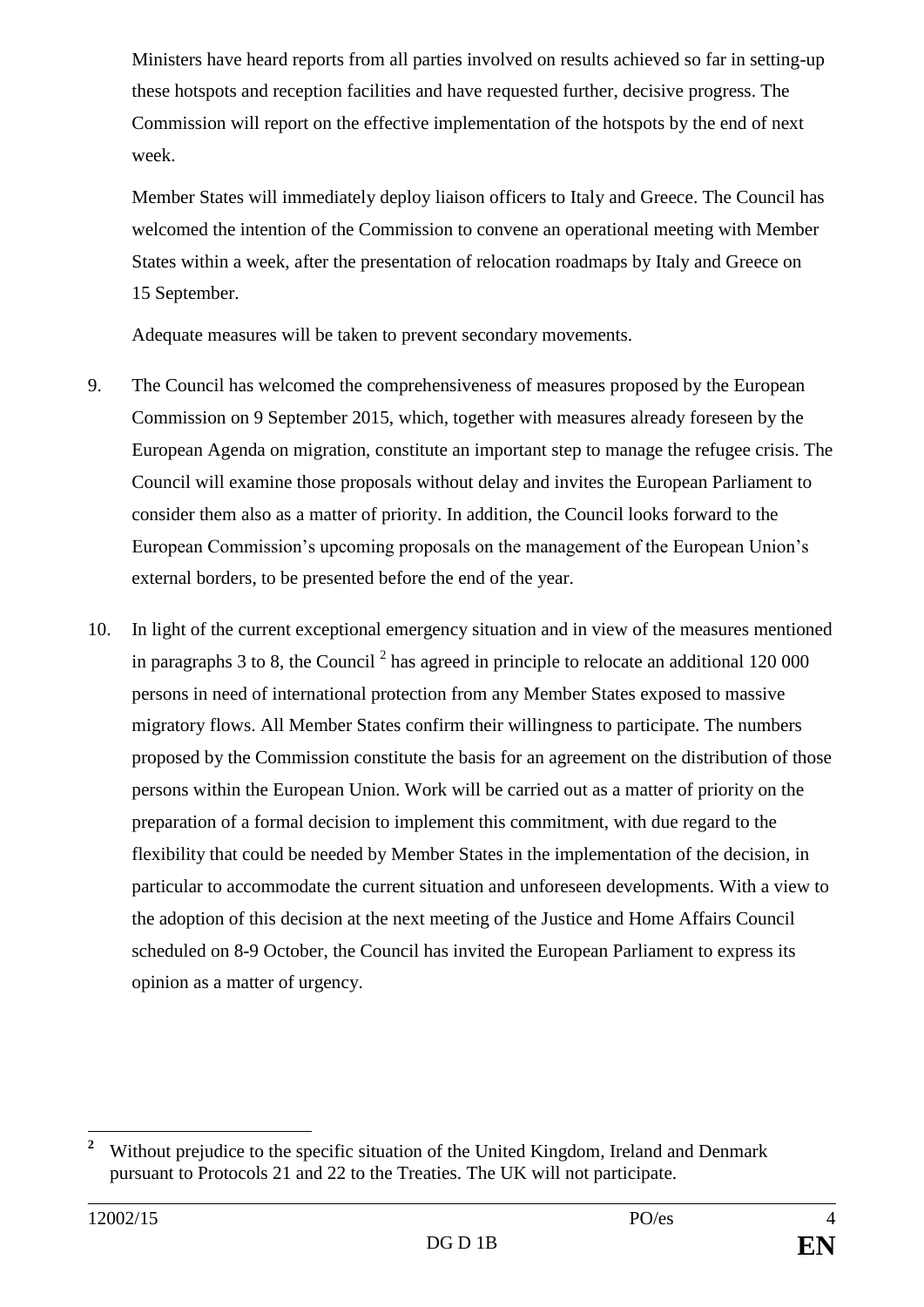- 11. This relocation mechanism for 120 000 persons is a temporary mechanism, in the framework of article 78 (3) TFEU. Whereas the Dublin Regulation will remain in force, the Council has noted that the Commission will come forward with an evaluation and a possible proposal for the revision of this Regulation.
- 12. The Council has recalled the importance of effective return and readmission policies, which should be implemented with utmost urgency by all Member States and enforced in a manner consistent with the acquis. The communication of the Commission on a European Return Program and the recommendation on a Handbook on Return have been welcomed and will be examined in the coming days in view of an endorsement at the Council meeting on 8-9 October 2015. In the meantime, the Council has adopted on 14 September 2015 conclusions<sup>3</sup> on a more efficient use of the SIS for the purpose of refusing entry and stay to irregular migrants. Their return must be enforced consistently with adequate financial resources provided by the EU budget. The role of Frontex should be enhanced within the existing framework as well as by making the necessary amendments to the Frontex regulation. All tools should be mobilised to promote readmission of irregular migrants to countries of origin and transit.

Third countries need to take back their nationals that have no right to stay in the EU. Both operational and political cooperation and partnerships on readmission with countries of origin have to be stepped up, particularly where a formal approach through readmission agreements is deemed too cumbersome or is not achieving results.

Readmission commitments need to be implemented effectively without delay, including in particular Article 13 of the Cotonou Agreement.

All leverages, and particularly foreign policy and visa policy, should be mobilized to increase the acceptance by countries of origin of the EU laissez-passer for the return of migrants staying illegally. In the short term, the European Commission should take all necessary steps to increase the security features of this document.

<sup>1</sup> **<sup>3</sup>** Document 11648/15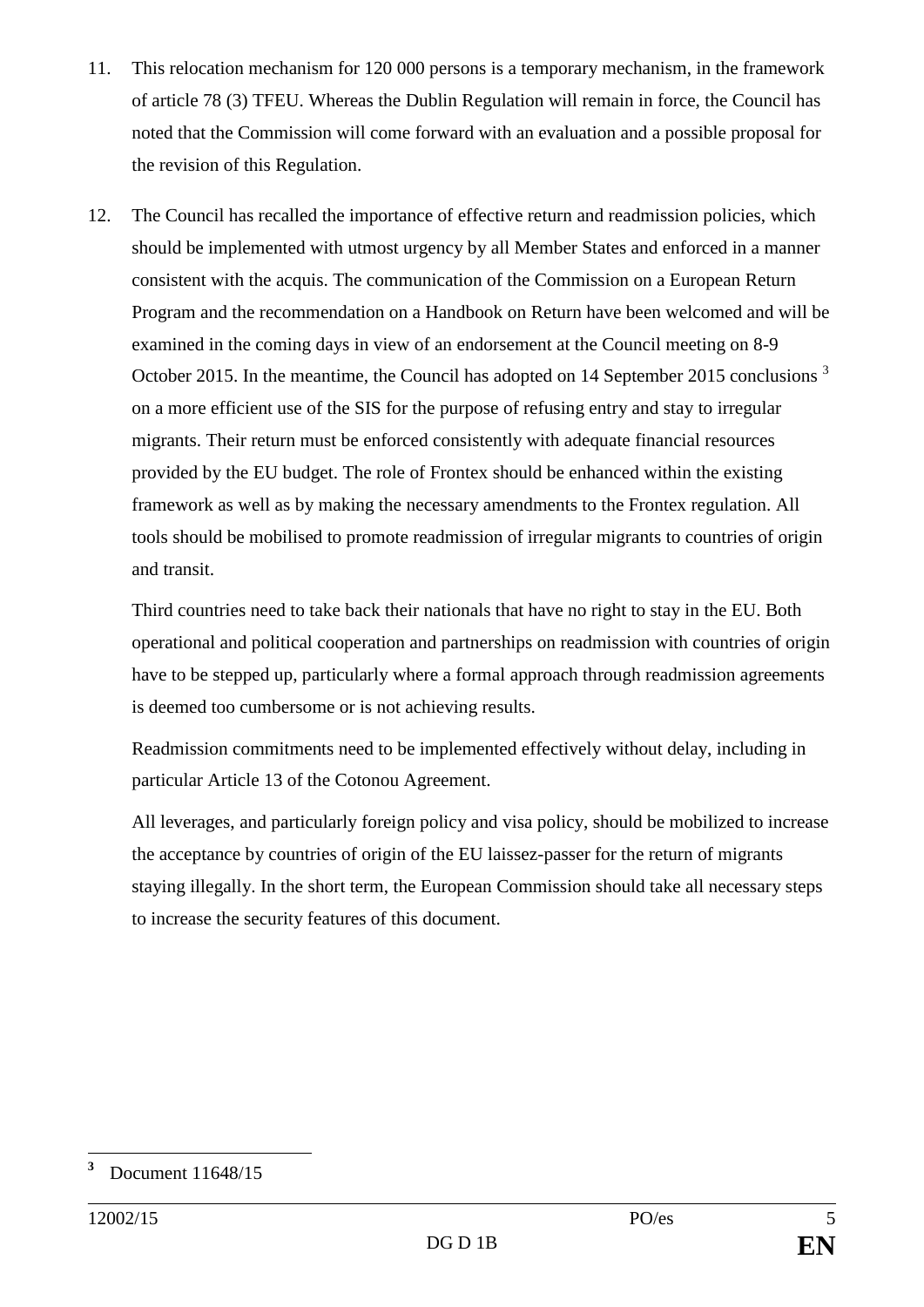- 13. In addition to national lists, the Council agreed to adopt a common European Union list of safe countries of origin. This will apply in particular to countries already identified in Council conclusions on safe third countries adopted on 20 July 2015. The Council shall carry out all preparatory steps necessary to present its position in the ordinary legislative procedure already in October.
- 14. The Council stressed once more the importance of reinforcing cooperation with relevant third countries. The High Representative is urged to step up high-level demarches in the main countries of origin and transit. The Valletta summit and the high-level conference to address the challenges of the Western Balkans route will be instrumental in strengthening this cooperation. The necessary resources should be made available through reprioritisation of development cooperation as well as economic assistance and direct investment in infrastructure and businesses in relevant third countries. Interventions should be based on an integrated approach of internal and external instruments provided for by EU common policies.
- 15. In this respect, the Council agreed that, in parallel to these short term measures and in combination with solid resettlement programs, implementation shall start on a medium-term strategy based on this integrated approach, aimed at developing safe and sustainable reception capacities in the affected regions and providing lasting prospects and adequate procedures for refugees and their families until return to their country of origin is possible. Once the conditions set by Directive 2013/32/EU are met, notably the principle of non-refoulement referred to in its Article 38, EU Member States are in a position to find asylum applications of these persons inadmissible on safe third country grounds in accordance with Article 33 of the said Directive, after which swift assisted return can follow.
- 16. The Council invited the Commission to submit to the budgetary authority as soon as possible adequate proposals to increase financial and human resources so that Member States facing disproportionate pressures on their asylum and reception systems and EU Agencies confronted with a huge increase of their tasks can respond to the situation.